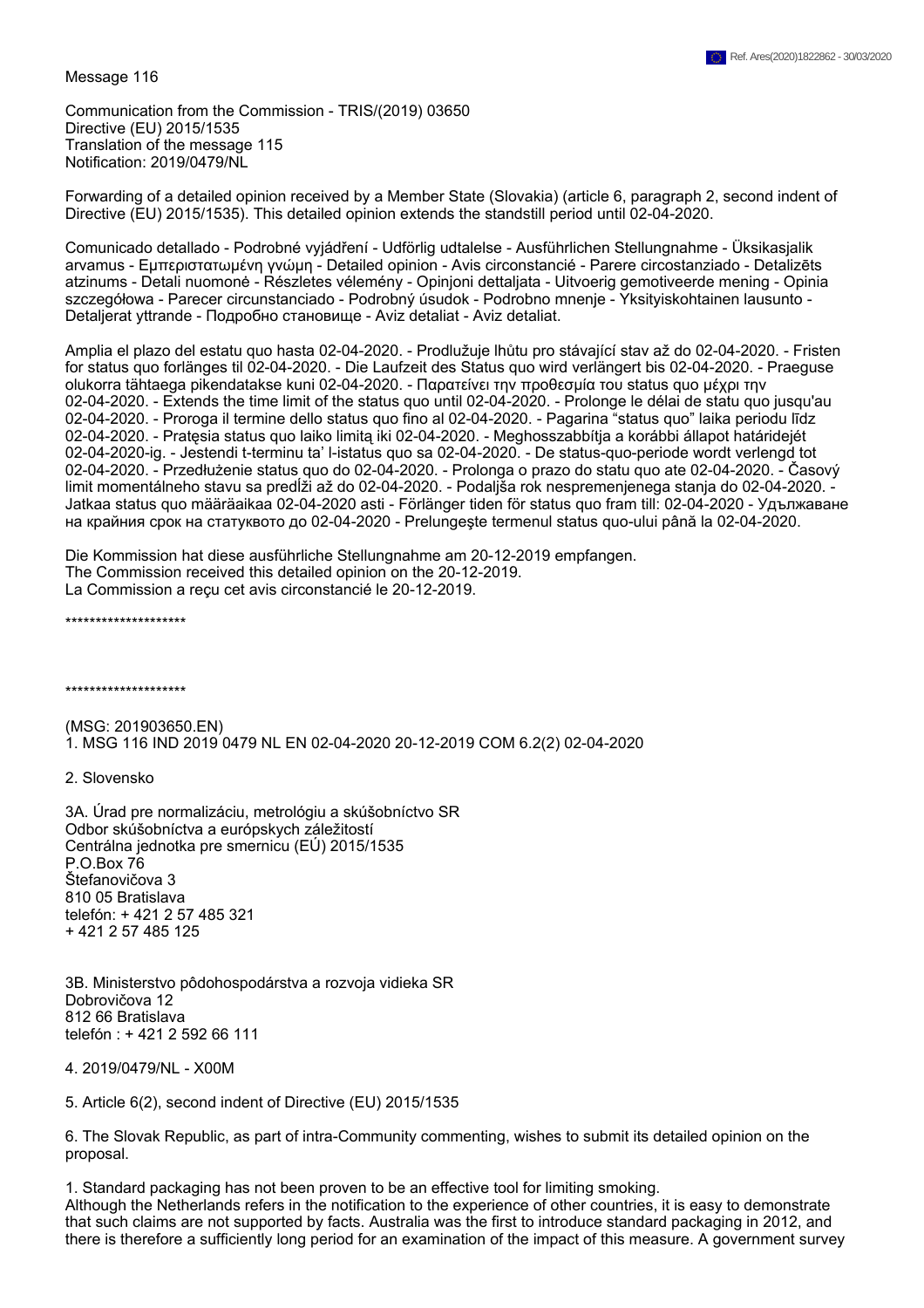of 2016 (National Drug Strategy Household Survey) shows that the measure has failed. The gradual decline in the prevalence of smoking actually stopped after its introduction. The report states: 'While the smoking rate followed a long-term downward trend, for the first time in more than three decades, the daily smoking rate for the last three years (2013-2016) has not decreased significantly.' Consumers therefore continue to consume tobacco products regardless of the unattractive packaging.

France and the United Kingdom have introduced similar measures relatively recently, but data from the early years shows a similar failure of regulation. Official French data show that the supply of cigarettes to retailers remained virtually unchanged in 2017 (-0.7 %). The French minister for health quoted official data in November 2017, when she stated that standard packaging had not contributed to a reduction in tobacco sales in the country. At the same time, she admitted that the measure 'does not lead smokers to stop smoking'.

Similar knowledge also comes from the UK market, which has also started to face an increased onslaught of illegal products as standard packaging is easier to falsify.

The facts and evidence from Australia, the United Kingdom and France confirm that standard packaging is not the right measure to achieve the objectives declared by the Dutch Government.

2. Breach of Better Regulation principles

Better Regulation principles promoted by the Organisation for Economic Co-operation and Development (OECD) require that regulatory proposals meet certain standards:

– The regulator must review and evaluate existing legislation and its effectiveness before introducing new measures.

– The objectives of a proposed regulation must be legitimately and clearly defined.

- The nature and scope of the problem to be addressed by the regulation must be clearly defined.
- The proposal must be based on clear evidence.
- The impact study must be accurate and complete.
- The proposed regulation must have a solid legal basis.

– It must be possible to implement and enforce the proposed regulation effectively.

The Dutch proposal does not meet these standards. The proposed regulation's Explanatory Note itself states that tobacco products are already highly regulated in the Netherlands and the proposal does not mention any analyses that would indicate or confirm the ineffectiveness of the existing measures. In addition, a ban on displaying tobacco products at points of sale will come into force from 2020. A year later, a ban on advertising will be introduced for tobacco vendors, and in 2022 vending machines will be banned. It would be prudent to first evaluate the effectiveness of existing and approved future measures before introducing new measures.

The sending of the notification by the Dutch Ministry of Health can therefore be seen not as an effort to stimulate discussion and relevant comments, but only as a formal fulfilment of the obligation to submit the proposal for comment.

## 3. Conflict with EU law – proportionality

We also consider the proposal to be problematic in relation to the existing Directive 2014/40/EU of the European Parliament and of the Council on the approximation of the laws, regulations and administrative provisions of the Member States concerning the manufacture, presentation and sale of tobacco and related products. This, in Article 24(2), allows Member States to adopt stricter conditions in relation to standardised packaging. It emphasises, however, that 'Such measures shall be proportionate and may not constitute a means of arbitrary discrimination or a disguised restriction on trade between Member States.' Neither the proposal nor the Explanatory Note show that the measure is proportionate. Article 5 of the Treaty on the Functioning of the EU clearly expects that regulatory measures will not go beyond what is necessary to achieve the objectives. If there exist less bold interventions that achieve the same goal, they should be chosen. The tobacco industry has long and persistently come up with proposals that are less drastic and can have positive effects in achieving the goal they fully identify with: protecting young people and other vulnerable groups from the negative effects of smoking.

## 4. Conflict with EU law – free movement of goods

Standard packaging clearly falls within the prohibition of restrictions on the free movement of goods as defined in Article 34 of the Treaty on the Functioning of the European Union. By implementing the regulation in question, products legally produced in one EU Member State in accordance with its legislation could not be sold in the Netherlands, as the proposed regulation creates additional requirements for them. This creates an obstacle to the free movement of goods. From the point of view of EU law, this is a repeat of a case that has already occurred in the past, and the EU Court of Justice in Cassis de Dijon (judgment of the Court of Justice in Case 120/78 Societe Rewe-Zentral AG v Bundesmonopolverwaltung Branntwein) unequivocally confirmed this. According to the judgment, a Member State cannot prohibit the sale of a product that is lawfully sold in another Member State and that has not been the subject of EU-wide harmonisation. This has been repeatedly pointed out in the past by several Member States, which have sent detailed opinions on similar proposals in different EU countries (most recently, for example, when introducing standard packaging for tobacco products in Slovenia, when detailed opinions were received, including from Slovakia).

5. Infringement of intellectual property rights

Standard packaging prevents manufacturers from using their trademarks and specific design features protected by copyright. We believe that such measures restrict the intellectual property rights guaranteed by EU law, constitute an illegal expropriation of trademarks (conflict with Article 1 of Protocol 1 to the European Convention on Human Rights and Article 17 of the EU Charter of Fundamental Rights). Both European and Dutch national legislation allow for the expropriation of intellectual property in the public interest (if it passes the proportionality and necessity test), but this should be accompanied by fair compensation.

At the same time, the denial of the right to use trademarks restricts competition because it impairs consumer choice and does not allow companies to compete on the basis of brands.

6. Growth in crime, decrease in tax collection